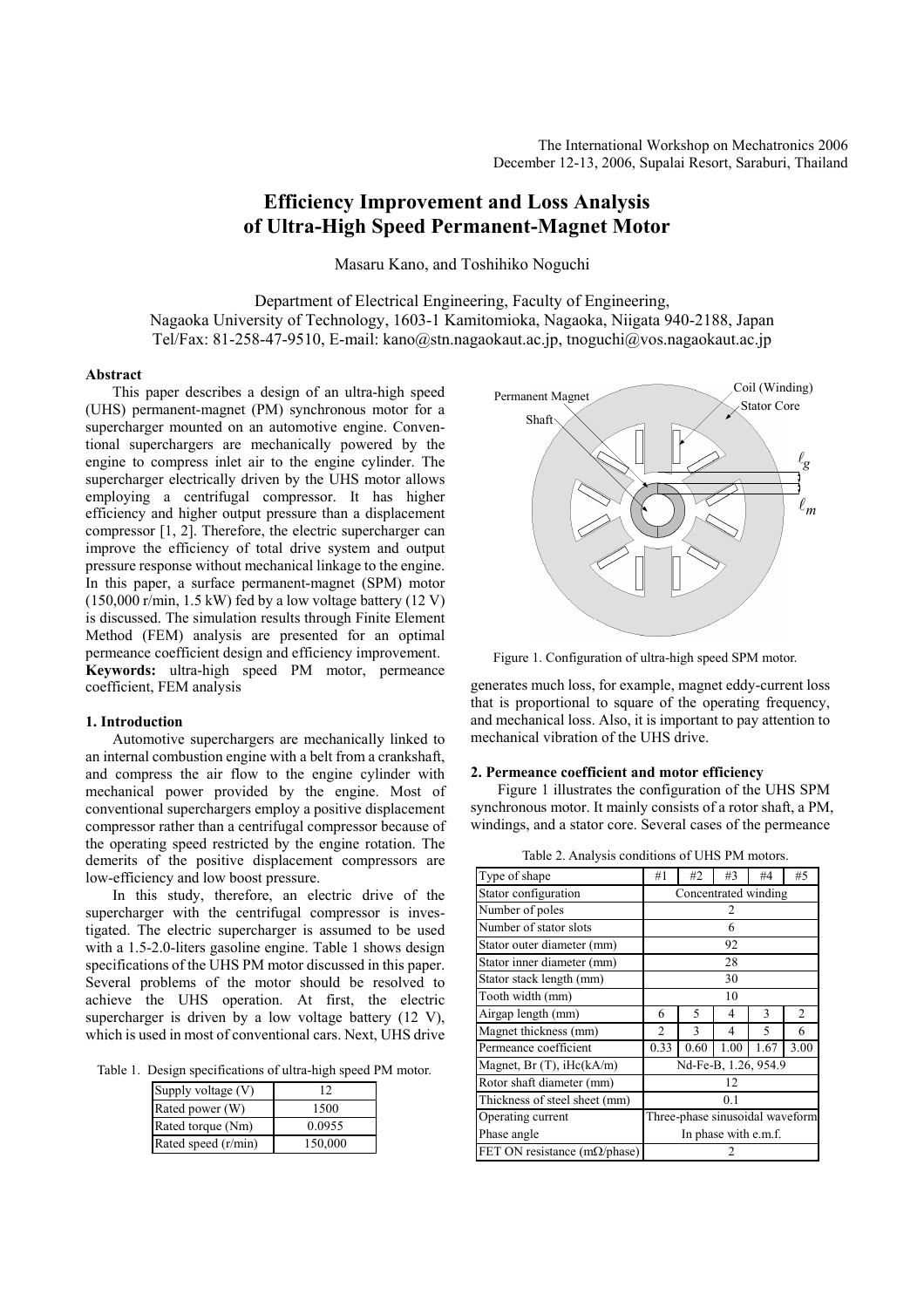

Figure 2. Relationship between shaft length and mechanical vibration.



Figure 3. Mesh configuration of motor for FEM analysis.

coefficients shown in Table 2 are examined for design of the UHS motors. In the case of the SPM motor, the permeance coefficient is expressed by the following equation:

$$
p_u = \frac{l_m}{a_m} \frac{a_g}{K_C l_g} \tag{1}
$$

where  $l_m$  is a magnet thickness,  $a_m$  is an averaged cross sectional area of the magnet,  $a_g$  is an averaged cross sectional area of the air-gap between the rotor and the stator,  $l<sub>e</sub>$  is an air-gap length, and  $K<sub>C</sub>$  is a Carter's coefficient. For the SPM motor,  $a_g$  is nearly equal to  $a_mK_c$ , so (1) can be approximated as follows:

$$
p_u = \frac{l_m}{l_g} \tag{2}
$$

Therefore, the permeance coefficients are determined by only  $l_m$  and  $l_g$ . If other parts of motor shape are the same, the permeance coefficient is proportional to the motor electromotive force.

On the other hand, in order to improve the total efficiency of the motor drive system incorporating the inverter, the inverter loss must be taken into account. The maximum efficiency condition of the motor drive system can be described as (3).

$$
W_i^{st} + W_e^{mag} + W_m = W_c + W_{Ron} \t{,} \t(3)
$$

where  $W_i^{st}$  is an iron loss of the stator core,  $W_e^{mag}$  is an eddy-current loss of the rotor magnet,  $W_m$  is a mechanical loss which is bearing friction loss,  $W_c$  is a copper loss of the stator coil, and  $W_{Ron}$  is a conduction loss of the inverter. The left side terms of (3) don't depend on the drive current,



Figure 4. Comparison between both sides of Eq. (3) at rated operation.



Figure 5. Loss analysis at maximum-efficiency operation.

while the right side terms are proportional to square of the drive current. Inverters have not only the conduction loss *WRon* but also a switching loss. The switching loss is proportional to the drive current, so it doesn't affect the maximum efficiency condition shown in (3).

# **3. Analysis results**

# **3.1 Optimisation of permeance coefficient**

Table 2 shows analytical conditions of the UHS motor to be investigated. Those motors are designed from the viewpoint of the specifications in Table 1, implementation in vehicles, and prevention of the mechanical vibration.

Permeance coefficient is changed from 0.33 (#1) to 3.00 (#5) according to configurations of  $l_m$  and  $l_g$ . The stator stack length shown in Table 2 is one of the most important parameter, and is fixed at 30 mm. Because the shaft vibration frequency should be higher than the motor operating frequency (2500 Hz). Figure 2 shows the relationship between the shaft length and the shaft vibration frequency. When the stator stack length is 30 mm, the shaft length is 78 mm, and the shaft vibration frequency is about 5200 Hz, which is more than twice of the operating frequency. Figure 3 illustrates a mesh configuration of the motor for 2D FEM analysis. It consists of 7692 elements and 7909 node points. Besides, it is analyzed at 3-degree intervals.

Figure 4 shows two kinds of losses when the designed motor is operated at the rated load. One is the left side of (3), which is summation of the iron loss  $W_i^{st}$ , the magnet eddy-current loss  $W_e^{mag}$ , and the mechanical loss  $W_m$ . The